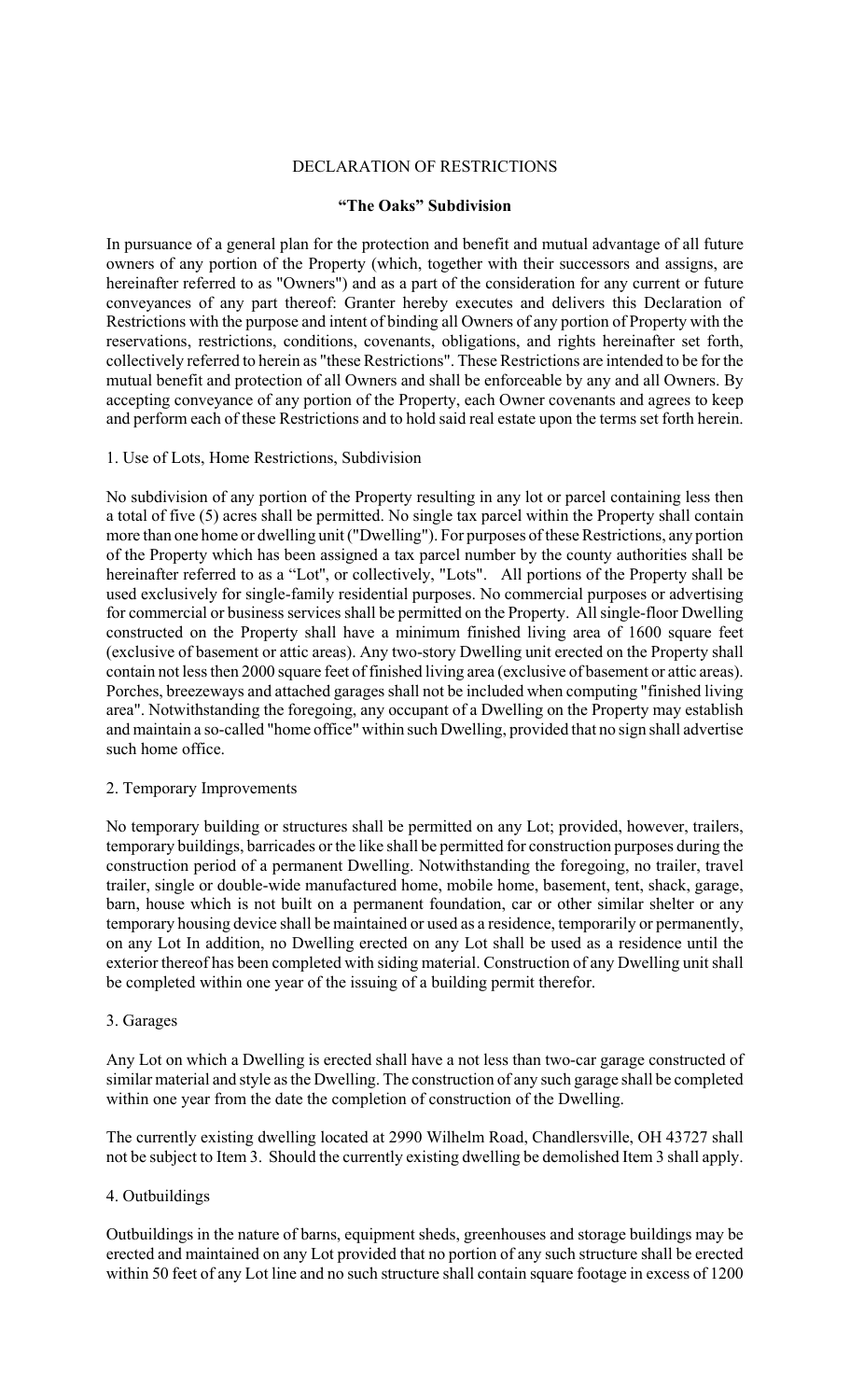and no Lot may contain outbuildings which, in the aggregate, comprise greater than a total of 2500 square feet. Any such outbuilding which falls into disrepair or is out of use due to disrepair for greater than six months shall be demolished and all resulting debris shall be removed from the Lot.

### 5. Permits

No construction of any Dwelling or any other structure, and no installation of any utility systems associated therewith shall be commenced or proceed unless all local and state permits necessary therefor have been properly obtained, and all codes, ordinances, laws and regulations relating thereto must be strictly followed.

### 6. State of Repair

All Dwellings and other structures on any Lot shall be maintained in a good state of repair. For purposes hereof "good state of repair" shall include an obligation that the exterior of any structure is properly painted, sided, weather-proofed, or the like; and there shall be no broken windows, detached gutters, damaged doors, holes in roofs, or the like. Driveways may be comprised of gravel, but shall be defined and well maintained. All portions of any lot which are comprised of lawn, pasture or open field, whether or not improved with a Dwelling unit, shall be mowed not less then two times per year and no weeds, underbrush or unsightly growths shall be permitted to remain on any Lot.

### 7. Screening. Refuse

Garbage and refuse shall be placed in containers which shall be concealed and contained within Dwellings, or shall be concealed by means of a screening wall of material compatible with that of the Dwelling or by sufficient landscaping to provide a permanent screen at all times of the year. No materials, supplies or equipment shall be stored on any Lot except inside a Dwelling, suitable outbuilding or behind suitable screening so that they are not visible from the road or adjacent Lots.

# 8. Storage Tanks

No storage tanks of any kind, whether above ground or underground, shall be permitted on the exterior of any Dwelling on any Lot with the exception of standard home heating fuel or water tanks. Any such permitted storage tanks shall be suitably screened from view from roadways and adjacent Lots.

#### 9. Recreational Use/Hobbies

Hobbies, recreational activities or other activities that tend to detract from the aesthetic character of the Property on any Lot shall not be permitted. Any such activities that involve excessive noise, dust or accumulation of materials, supplies or equipment which may be considered unsightly to adjacent Lots shall be prohibited. Specifically prohibited are any activities involving the use of motorcycles, all-terrain vehicles or any other motorized vehicle on any Lot. Any activities which produce excess noise, odor or vibration are hereby prohibited. No use of firearms of any kind shall be permitted on any Lot. Properly licensed hunting shall be permitted only with bow and arrow and only in season. Any activity that may endanger the health or interfere with the quiet enjoyment of any other Owner or occupant of any Lot shall be prohibited.

#### 10. Mineral Rights

Grantor will retain all mineral rights to the property. Each Owner acknowledgesthat the Property is subject to that certain Oil and Gas Lease from Thurman E. Corder and Josephine W. Corder to Oxford Oil Company, of record July 2, 1969 at Muskingum County, Ohio. No portion of any Lot shall be utilized fur the purpose of exploring for, utilizing or otherwise exploiting the availability on or under any such Lot of any oil or other hydrocarbons, minerals of any kind, gravel, earth, soil or any other substance located in or under the ground.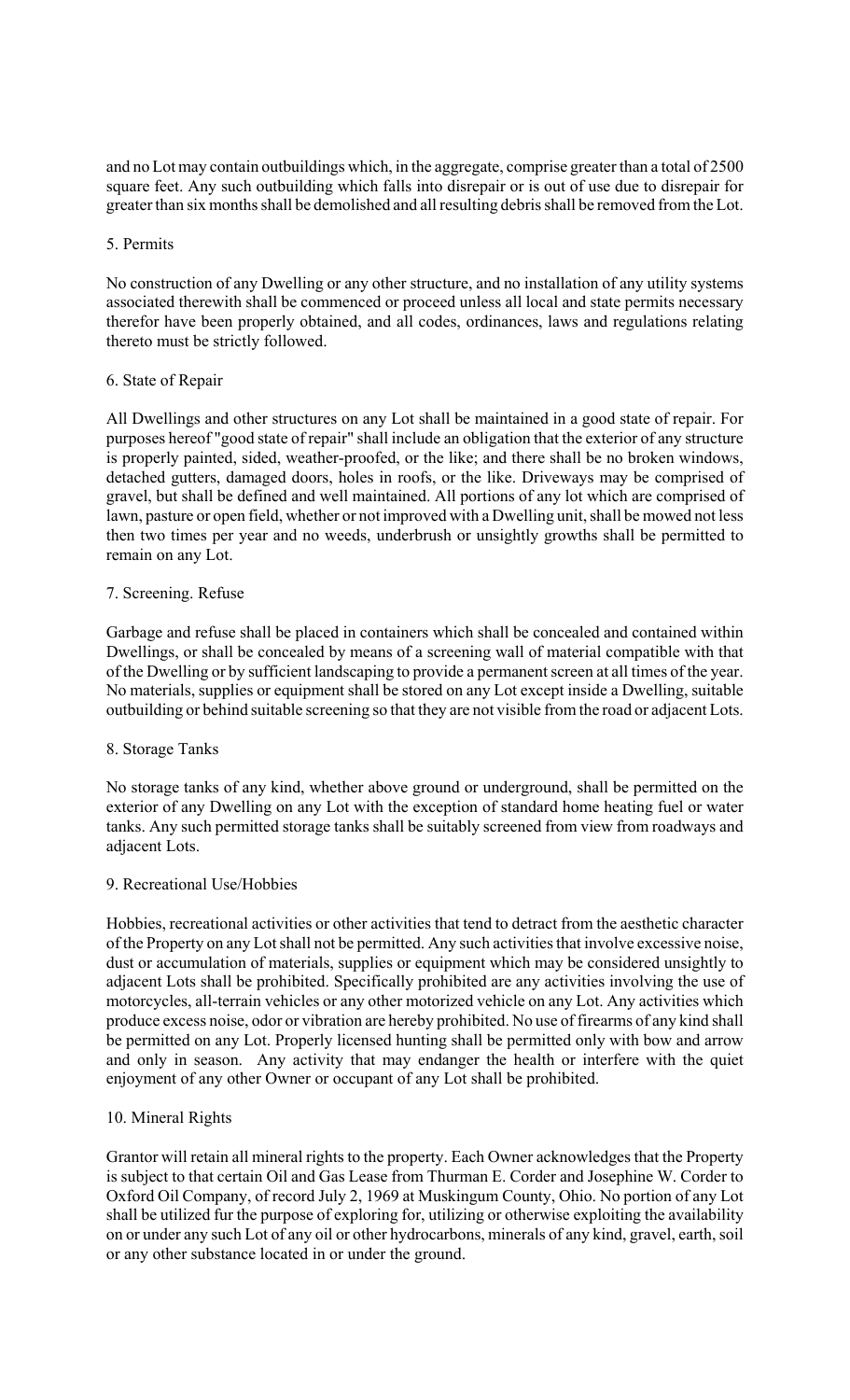# 11. Swimming Pools

Any "above grade" swimming pools shall be built and maintained in strict accordance with all laws and shall be suitably screened on a year round basis from all adjacent Lots.

# 12. Vehicles

No automobile or motor driven vehicle of any kind, including boats and motor homes, may be left on any Lot for a period longer then five (5) days in a condition such that it is incapable of being operated and utilized. After such time, any such vehicle shall be deemed a nuisance and detrimental to the welfare of all Owners and must be removed from the Lot. No commercial vehicle of any kind may be parked, stored or temporarily kept on any Lot except when stored entirely within private garages or permitted outbuildings.

# 13. Animals

Cattle, horses, or swine, shall be permitted on any lot up to a limit of two each, and sheep or goats or other similarly sized farm animals shall be permitted on any Lot up to the limit of 10 total, provided that all such animals are enclosed by fencing of wire or wood, with wood or metal posts, that is properly maintained and gated. No more then 12 fowl or other small animals per Lot shall be maintained. Noise and odors from any animals kept on any Lot shall be controlled so that they shall not be offensive to occupants of adjoining Lots. No animal of any kind shall be raised, bred or maintained for commercial purposes on any Lot.

# 14. Grading and Drainage

No construction, grading or other improvement shall be made at any Lot which would result in greater water drainage onto any contiguous Lot than existed prior thereto.

# 15. Lighting

No lighting shall be operated or maintained on any Lot which unreasonably interferes with the use or enjoyment of any contiguous Lot.

# 16. Duration, Construction and Amendment

These Restrictions shall bind Granter and all Owners and all of their successors and assigns and shall **be** considered covenants running with the land until the date which is twenty-five years after the day of the recording of this instrument. after which time these Restrictions shall automatically be extended for successive periods of ten (10) years unless an instrument signed by Owners owning more then one half of the total acreage within the Property agreeing to changes hereto shall have been recorded with the office of the County Recorder. For so long as Grantor remains an owner of any portion of the property, no such amendment shall be effective without written approval of the Grantor. These restrictions shall be construed toward their strict enforcement whenever reasonably necessary to ensure their effectiveness as reasonably relied upon by any Owner. The invalidity of any provision, requirement, term, condition, restriction, agreement, covenant, obligation, or any part thereof: as determined by a court or other authority of competent jurisdiction, shall not affect any remaining terms or any parts thereof nor shall any failure by Grantor or any Owner to object to a breach of any portion hereof be deemed a waiver on the part of Grantor or any Owner of any rights hereunder. No waiver, express or implied, by Grantor or any Owner of any aspect of these Restrictions shall be deemed to act as a waiver of any right to object to a future violation hereof, whether or not identical or related thereto.

# 17. Constructive Notice and Acceptance

Every person who now or hereafter owns any portion, title, or interest in any aspect of the Property is and shall be conclusively deemed to have consented and agreed to every covenant, condition and restriction contained herein, whether or not a reference to these Restrictions is contained in